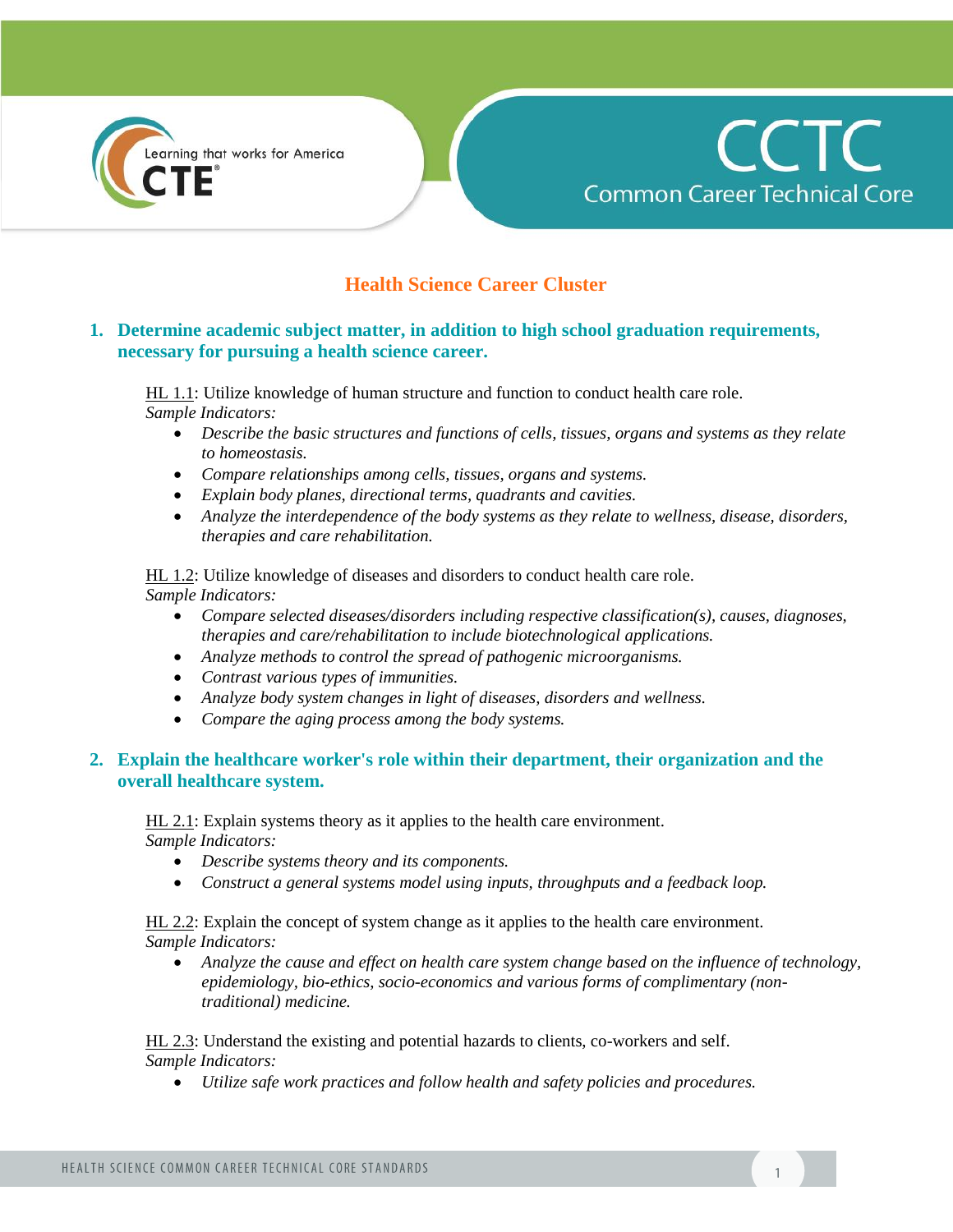



- *Diagram the interdependence of health care professions within a given health care delivery system and pertaining to the delivery of quality health care.*
- *Design a system analysis process that evaluates these outcomes: client satisfaction, productivity, cost effectiveness and efficiency.*
- *Evaluate the impact of enhanced technology on the health care delivery system.*

HL 2.4: Identify and explain key systems of the health care delivery system. *Sample Indicators:* 

- *Construct a health care delivery system model.*
- *Predict where and how factors such as cost, managed care, technology, an aging population, access to care, alternative therapies and lifestyle/behavior changes may affect various health care delivery system models.*
- *Project outcomes as interconnected components of a modified health care system.*
- *Calculate the cost effectiveness of two separate health care delivery systems using the same client procedure.*

## **3. Identify existing and potential hazards to clients, co-workers, visitors and self in the healthcare workplace.**

HL 3.1: Explain infection control practices and procedures. *Sample Indicators:*

- *Practice infection control procedures.*
- *Practice appropriate cleaning, disinfecting and sterilizing processes.*
- *Contrast medical and surgical asepsis.*

HL 3.2: Demonstrate personal safety practices.

*Sample Indicators:*

- *Manage a personal exposure incident in compliance with OSHA regulations.*
- *Apply principles of body mechanics and ergonomics.*
- *Use personal protective equipment (PPE) as appropriate to the environment.*

HL 3.3: Use techniques to insure environmental safety.

*Sample Indicators:* 

- *Modify the environment to create safe working conditions.*
- *Demonstrate methods of fire prevention in the health care setting.*
- *Prevent accidents by using proper safety techniques.*
- *Practice good housekeeping by maintaining a safe work environment.*

HL 3.4: Identify common safety hazards. *Sample Indicators:* 

*Use Materials Safety Data Sheets (MSDS).*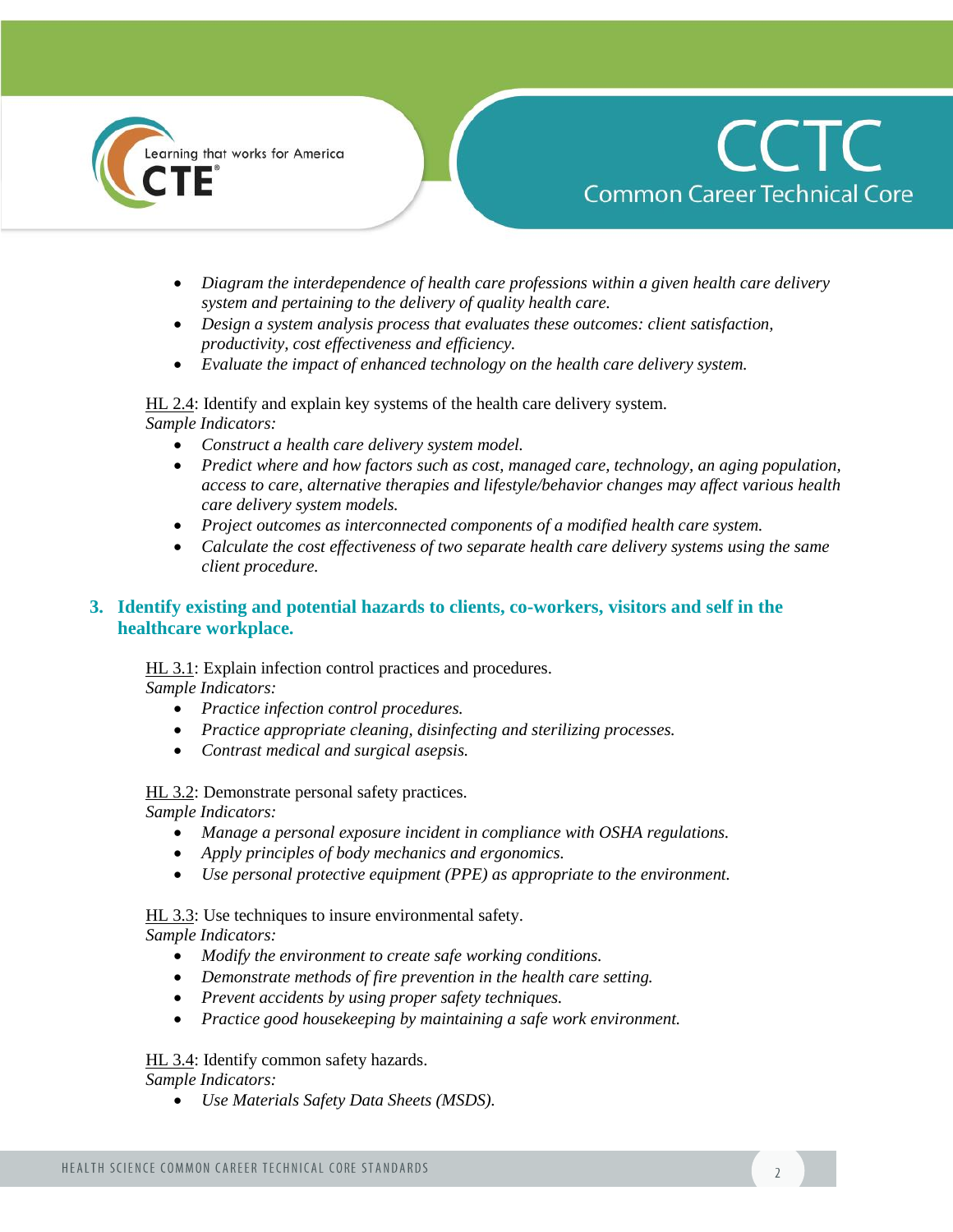



- *Recognize and adhere to hazardous labeling requirements.*
- *Comply with safety signs, symbols and labels.*
- *Implement appropriate action when observing a hazardous material problem.*
- *Apply safety principles within given environment.*
- *Recognize hazardous chemicals commonly used in the health care environment and utilize in an appropriate manner.*

#### HL 3.5: Describe healthy behaviors.

*Sample Indicators:* 

- *Apply behaviors that promote health and wellness.*
- *Advocate available preventive health screening and examinations.*
- *Use practices that promote the prevention of disease and injury.*
- *Use appropriate safety practices as related to high-risk behaviors.*
- *Evaluate the validity of alternative health practices.*

HL 3.6: Utilize emergency procedures and protocols.

*Sample Indicators:* 

- *Interpret the evacuation plan for the health care setting.*
- *Construct an emergency plan for a health care setting in response to a natural disaster or other emergency.*
- *Follow the facility procedure when a fire is discovered.*

#### **4. Evaluate the roles and responsibilities of individual members as part of the healthcare team and explain their role in promoting the delivery of quality health care.**

HL 4.1: Describe team member participation. *Sample Indicators:* 

- *Communicate verbally and nonverbally with team colleagues to assure a best result for the client.*
- *Collaborate with others to formulate team objectives.*
- *Identify responsible actions of team members to complete assigned tasks in a timely and effective manner.*
- *Recognize the importance of active listening to other team members.*
- *Exercise leadership skills as appropriate.*
- *Respect and value the expertise and contributions of all team members.*
- *Recognize the importance of working collaboratively with persons from diverse backgrounds to accomplish a common goal.*
- *Apply corrective action to an acknowledged conflict situation.*
- *Exhibit a strong sense of team identity and commitment to purpose.*

HL 4.2: Identify and describe health care teams.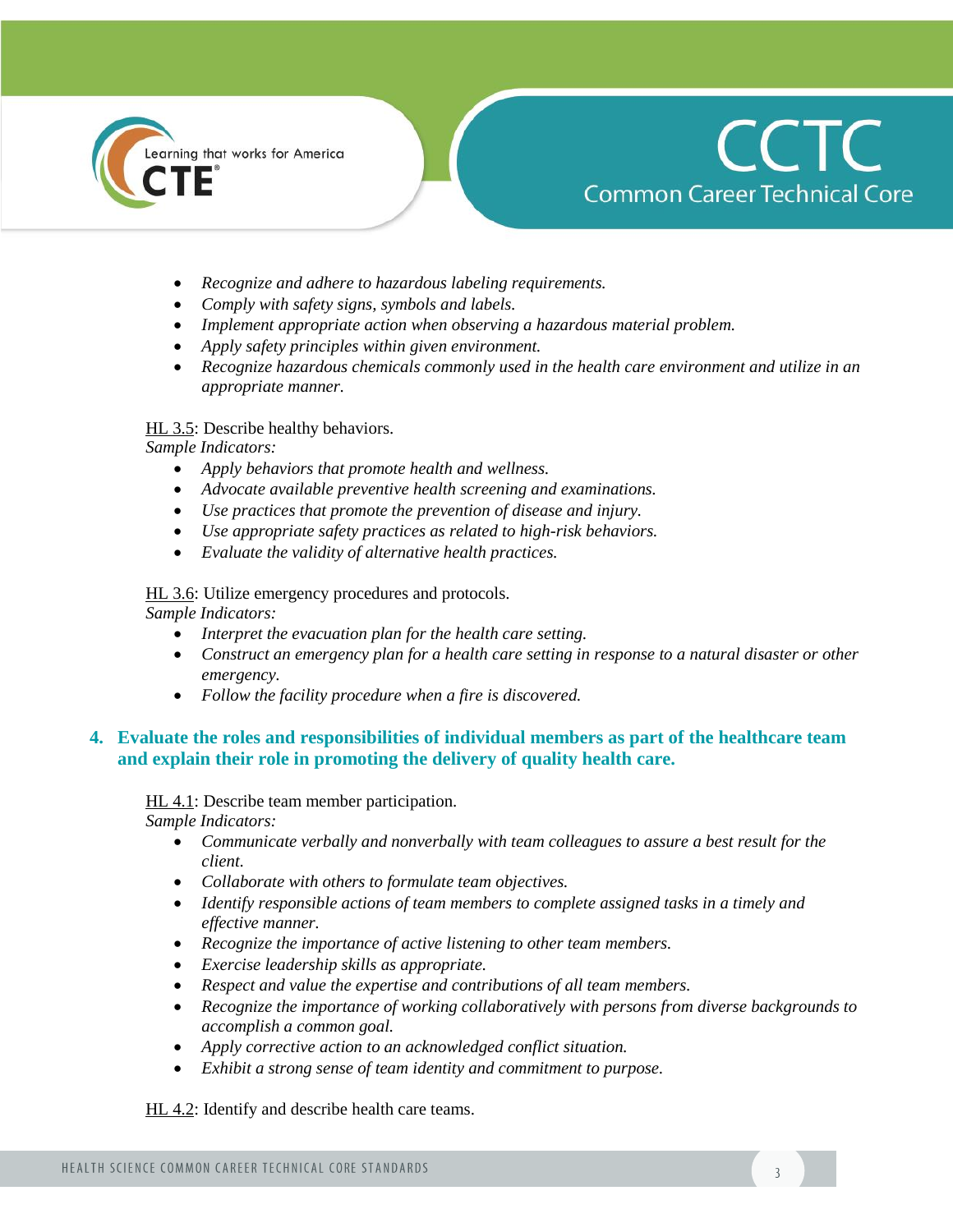



#### *Sample Indicators:*

- *Apply the team concept in providing quality patient/client care.*
- *Recognize characteristics of effective teams.*
- *Analyze roles of various team participants.*
- *Formulate appropriate response to critical situations as a team member and/or leader.*
- *Recognize the necessity of compromise to ensure the appropriate outcome.*

HL 4.3: Employ communication strategies used in the delivery of quality health care. *Sample Indicators:* 

- *Identify social media technologies, electronic conferencing, Web pages and e-mail systems to communicate information to team members and colleagues.*
- *Develop and implement security requirements for storage and transmission of electronic health records.*
- *Train personnel on technologies, written communications and security measures for documenting, retrieval, storage and communication of health records.*

#### **5. Analyze the legal and ethical responsibilities, limitations and implications of actions within the healthcare workplace.**

# HL 5.1: Describe legal implications affecting health care workers.

*Sample Indicators:* 

- *Analyze legal responsibilities, limitations and implications of actions.*
- *Use problem-solving techniques when confronted with legal dilemmas or issues.*
- *Compare and contrast behaviors and practices that could result in malpractice, liability, or negligence.*
- *Identify and comply with policies and requirements for documentation and record keeping.*
- *Identify and comply with established risk management criteria and procedures.*
- *Evaluate if an incident is reportable.*
- *Identify and comply with non-discriminatory laws.*
- *Identify and comply with institutional policy and procedures.*

#### HL 5.2: Describe legal practices employed by health care workers.

- *Perform duties according to regulations, policies, laws and legislated rights of clients.*
- *Manage clients' rights according to the Patients' Bill of Rights.*
- *Manage confidentiality according to Health Information Portability Access Act (HIPAA).*
- *Employ practices that adhere to licensure, certification, registration and legislated scope of practice.*
- *Apply the doctrine of informed consent.*
- *Evaluate technological threats to confidentiality.*
- *Employ mandated standards for workplace safety, i.e., OSHA, CDC, CLIA.*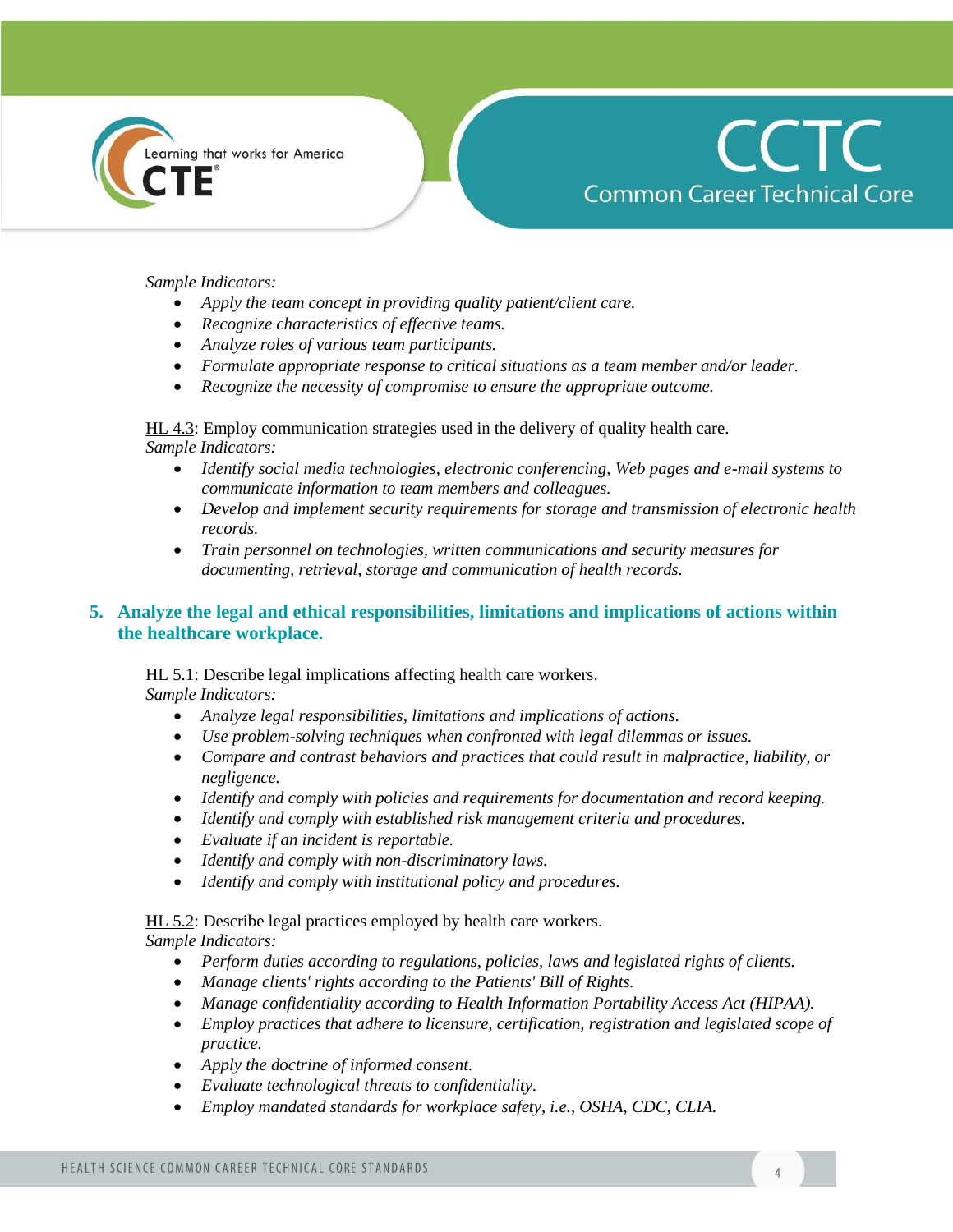



*Apply mandated standards for harassment, labor and employment laws.*

#### **6. Evaluate accepted ethical practices with respect to cultural, social and ethnic differences within the healthcare workplace.**

HL 6.1: Describe legal and ethical boundaries in health care delivery. *Sample Indicators:* 

- *Differentiate between morality and ethics and the relationship of each to health care outcomes.*
- *Differentiate between ethical and legal issues impacting health care.*
- *Employ personal, professional and organizational ethics.*
- *Analyze legal and ethical aspects of confidentiality.*
- *Discuss bio-ethical issues related to health care.*
- *Analyze and evaluate the implications of medical ethics.*

HL 6.2: Describe ethical practice as it applies to health care delivery. *Sample Indicators:* 

- *Demonstrate professionalism when interacting with fellow students, patients/clients, co-workers and the organization.*
- *Recognize and respect interdisciplinary roles of team members.*
- *Report activities and behaviors by self and others that adversely affect the health, safety, or welfare of students, patients/clients, or co-workers.*
- *Demonstrate fairness and equal treatment of all persons.*
- *Practice responsibly within the ethical framework of the Patients' Bill of Rights.*
- *Employ clients' independence and determination in their health care.*

HL 6.3: Explain cultural, social and ethnic diversity as it applies to health care delivery. *Sample Indicators:* 

- *Discuss the impact of religions and cultures on those giving and receiving health care with an understanding of past and present events.*
- *Demonstrate respect of individual cultural, social and ethnic diversity within the health care environment.*

#### **Biotechnology Research & Development Career Pathway (HL-BRD)**

#### **1. Summarize the goals of biotechnology research and development within legal and ethical protocols.**

HL-BRD 1.1: Identify biotechnology's contributions to quality of life. *Sample Indicators:* 

 *Propose a biological or industrial enzyme that could be used for treating disease and contribute to the quality of life.*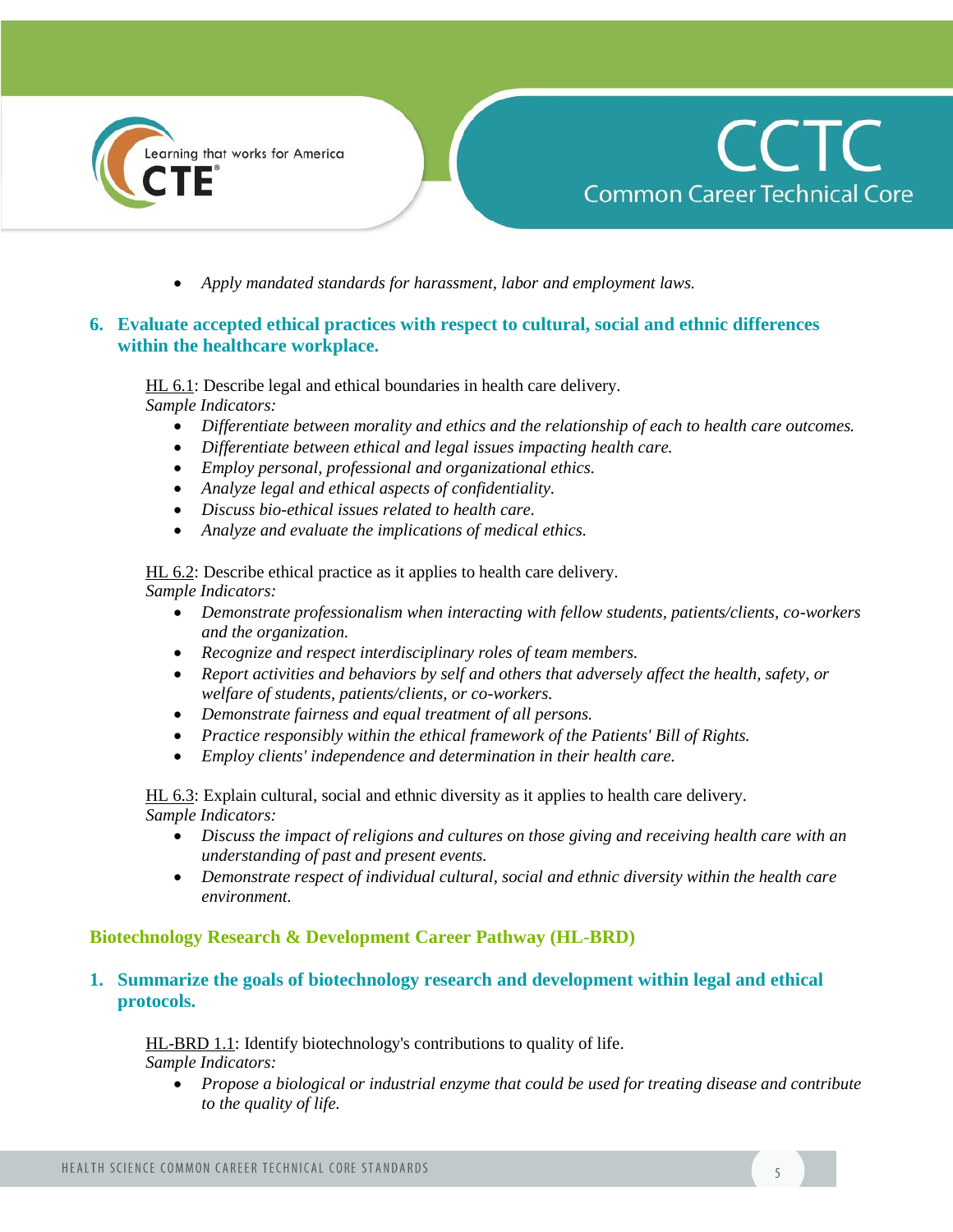



 *Develop a list of environmental diseases or chronic conditions that have been or could be treated with biotechnology products.*

#### HL-BRD 1.2: Assess legal and ethical considerations associated with using biotechnology. *Sample Indicators:*

- *Assess a current biotechnology-related ethical issue in the news.*
- *Discuss how a current biotechnology-related ethical issue may affect the quality of life.*

## **2. Apply the fundamentals of biochemistry, cell biology, genetics, mathematical concepts, microbiology, molecular biology, organic chemistry and statistics to conduct effective biotechnology research and development of products.**

HL-BRD 2.1: Apply mathematical concepts to the field of biotechnology. *Sample Indicators:* 

- *Illustrate the concepts of percentages and ratios using a biotechnology application.*
- *Contrast weight-to-weight and weight-to-volume calculations for solutions.*
- *Explain scientific notation.*

HL-BRD 2.2: Use statistical data when conducting biotechnology research and development. *Sample Indicators:* 

- *Compare the standard deviation and the mean of data results from testing effectiveness of two biotechnology products.*
- *Graphically illustrate a set of biotech data such that a layman would understand it.*

HL-BRD 2.3: Apply genetic principles to biotechnology.

*Sample Indicators:* 

- *Describe the basic structure of a chromosome.*
- *Construct a karyotype with human chromosomes.*
- *Differentiate the genetic inheritance of a dominant homozygous trait (e.g. dwarfism) from a heterozygous disease (e.g., sickle cell anemia).*

HL-BRD 2.4: Apply principles of organic chemistry to biotechnology.

*Sample Indicators:* 

- *Construct a molecule of a compound with three or more carbon atoms.*
- *Create an equation of two organic substrates leading to a product.*
- *Describe atomic number, atomic mass and orbitals.*
- *Contrast covalent, ionic and hydrogen bonding.*

HL-BRD 2.5: Apply principles of biochemistry to biotechnology. *Sample Indicators:* 

*Diagram six chemical side groups that could be in a biotechnology product.*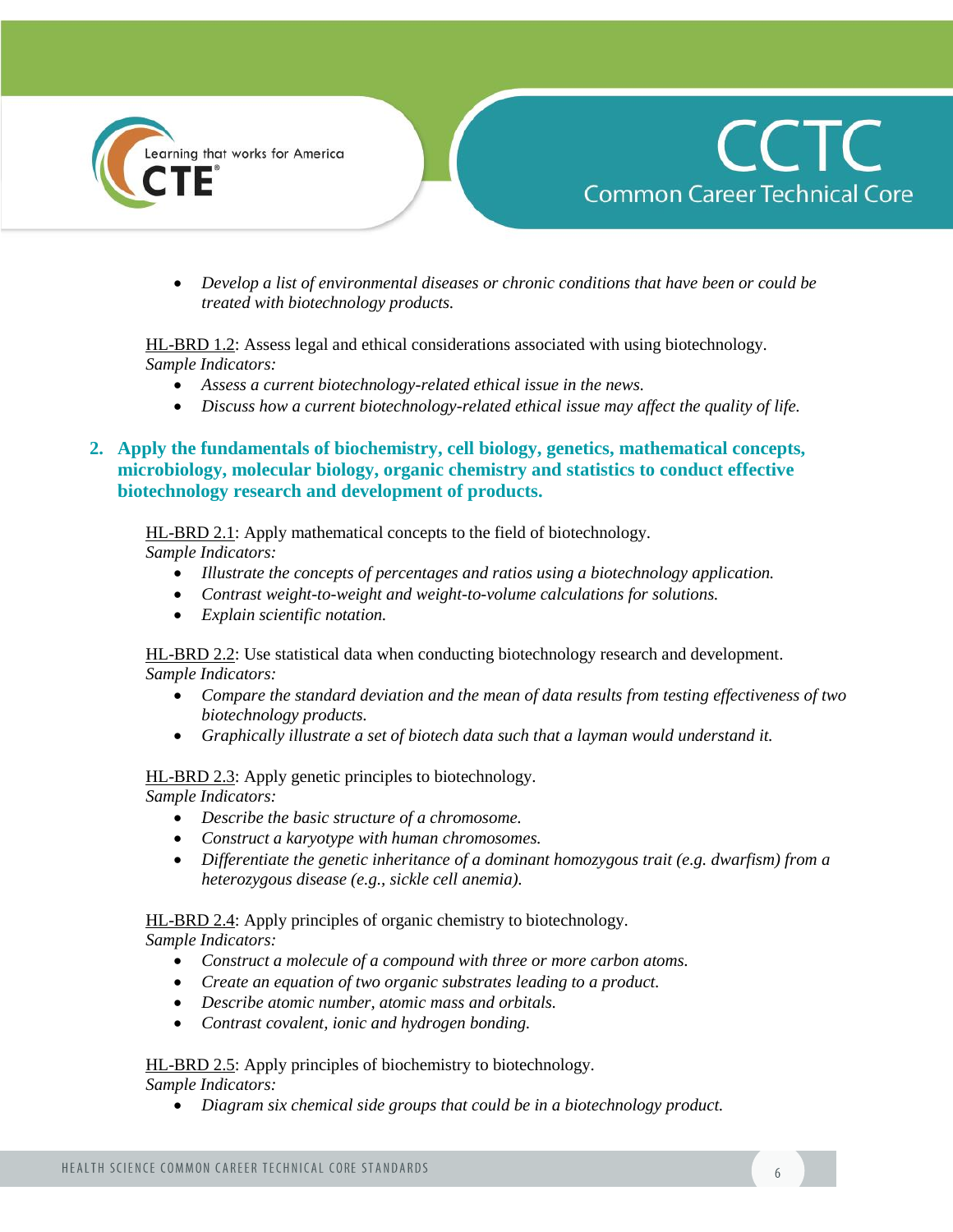

# **CCTC Common Career Technical Core**

- *Categorize all amino acids into essential and non-essential.*
- *Describe the relationship between biochemistry and biotechnology product development.*
- *Compare the underlying reasons why some molecules are hydrophilic and some are hydrophobic.*

HL-BRD 2.6: Apply principles of cell biology to biotechnology.

*Sample Indicators:* 

- *Describe the basic structures and functions of cells and how this knowledge is used in biotechnology.*
- *Select cellular barriers to be overcome for a biotechnology product to work inside a cell.*

#### HL-BRD 2.7: Apply principles of molecular biology to biotechnology.

*Sample Indicators:* 

- *Diagram the structure of the nucleic acid DNA.*
- *Demonstrate DNA replication graphically and its importance to biotechnology product development.*
- *Describe the central dogma of molecular biology and how understanding this process impacts biotechnology research and development.*

HL-BRD 2.8: Apply principles of microbiology to biotechnology.

*Sample Indicators:* 

- *Analyze how microorganisms are used in mass producing recombinant proteins.*
- *Compare and contrast bacterial, fungal and animal cells and how these similarities and differences affect biotechnology product development and production decisions.*
- *Compare and contrast the use of plasmids in bacterial transformation and the process of plasmid DNA isolation.*

# **3. Demonstrate basic knowledge of recombinant DNA, genetic engineering, bioprocessing, monoclonal antibody production, nanotechnology, bioinformatics, genomics, proteomics and transcriptomics to conduct biotechnology research and development.**

# HL-BRD 3.1: Identify techniques used in biotechnology.

*Sample Indicators:* 

- *Describe the following techniques: recombinant DNA, genetic engineering, monoclonal antibody production, separation and purification of biotechnology products and bioprocessing.*
- *Identify uses of the following techniques: recombinant DNA, genetic engineering, monoclonal antibody production, separation and purification of biotechnology products and bioprocessing.*

HL-BRD 3.2: Identify trends in the field of biotechnology. *Sample Indicators:*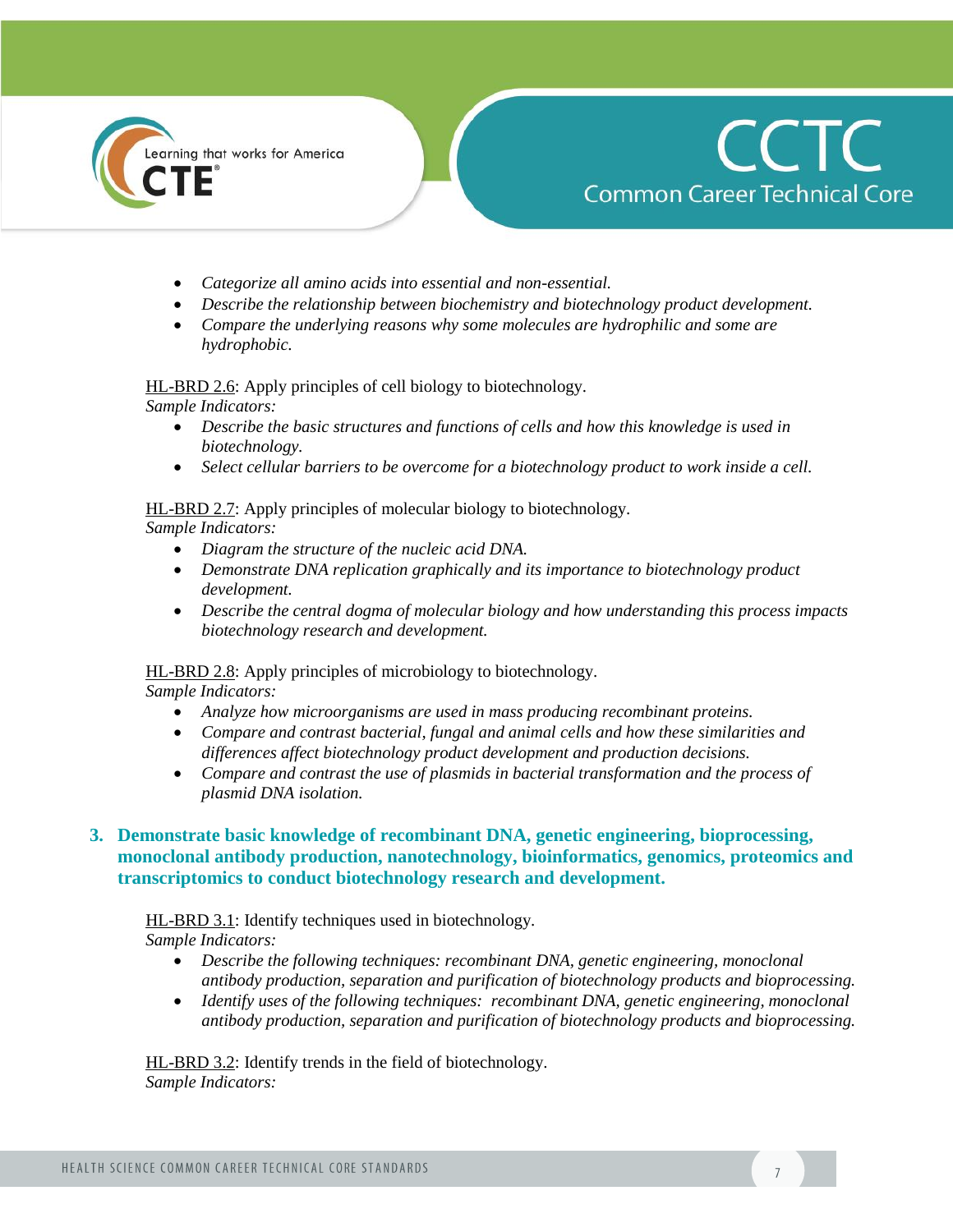



- *Predict how nanotechnology, bioinformatics, proteomics, genomics and transcriptomics will create new career opportunities.*
- *Identify how the above career opportunities will impact health care environments.*

## **4. Demonstrate the principles of solution preparation, sterile techniques, contamination control and measurement and calibration of instruments used in biotechnology research.**

HL-BRD 4.1: Use laboratory procedures to prepare solutions, sterilize, control contamination, use measurement instruments and calibrate instruments. *Sample Indicators:* 

- *Describe how molarity relates to solution preparation.*
- *Calculate the molarity of a given solution and measure the pH of this solution.*

HL-BRD 4.2: Apply biosafety protocols in the laboratory environment.

*Sample Indicators:* 

- *Maintain a safe laboratory environment using biosafety protocols.*
- *Describe the criticality of the requirements of sterile techniques.*
- *Respond to a hypothetical laboratory accident appropriately as a member of a laboratory team.*

## **5. Determine processes for product design and production and how that work contributes to an understanding of the biotechnology product development process.**

#### HL-BRD 5.1: Explain biotechnology product development processes.

*Sample Indicators:* 

- *Diagram the process involved in making one biotech product in an industrial setting.*
- *Analyze the role of pre-clinical and clinical trials in biotechnology product development.*

HL-BRD 5.2: Explain regulations affecting the processes for biotechnology product development. *Sample Indicators:* 

- *Examine the role of a Quality Assurance person in this process.*
- *Define Current Good Manufacturing Practices (CGMP) and why it is important in biotech production.*

#### **6. Summarize and explain the larger ethical, moral and legal issues related to biotechnology research, product development and use in society.**

HL-BRD 6.1: Explain biotechnological implications on society. *Sample Indicators:* 

- *Differentiate between morality and ethics and the relationship of each to biotechnology health care product development.*
- *Discuss bioethical issues related to biogenetic products.*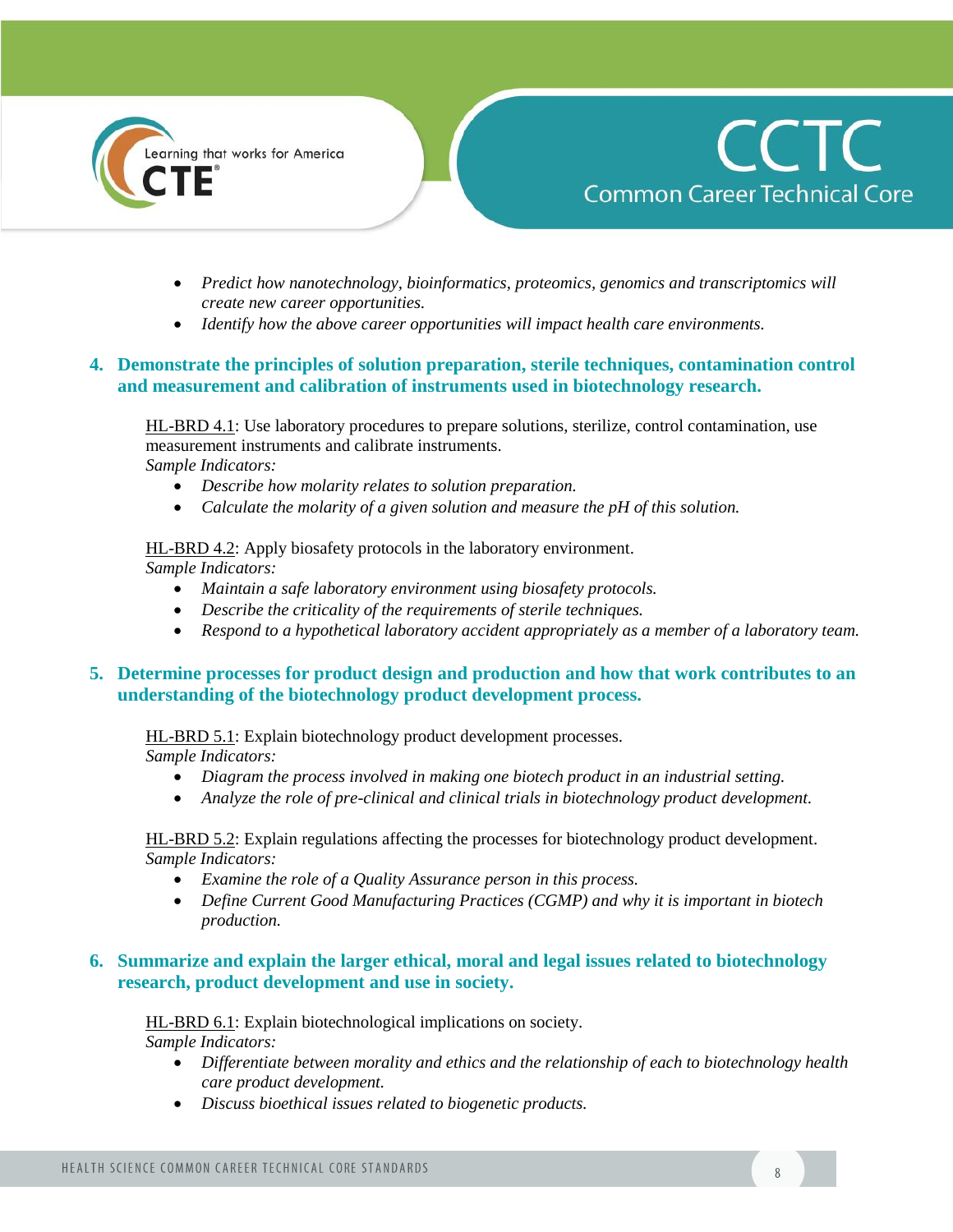



*Contrast personal, professional and organizational ethics.*

HL-BRD 6.1: Apply institutional protocols to biotech research and product development. *Sample Indicators:* 

- *Identify and comply with policies and requirements for documentation and record keeping.*
- *Identify and comply with institutional ethical policies and procedures.*

## **Diagnostics Career Pathway (HL-DIA)**

#### **1. Communicate information within a healthcare environment and convey Communicate key diagnostic information to healthcare workers and patients in an accurate and timely manner.**

HL-DIA 1.1: Employ effective oral communication techniques when communicating diagnostic information with departments and professionals.

*Sample Indicators:* 

- *Assess the appropriate communication techniques based on the other's ability to understand.*
- *Apply active listening skills using reflection, restatement and clarification.*
- *Demonstrate courtesy to others, including self introduction.*
- *Interpret verbal and nonverbal behaviors to augment communication within scope of practice.*
- *Demonstrate interviewing skills.*

HL-DIA 1.2: Employ effective written communication techniques when communicating diagnostic information with departments and professionals.

*Sample Indicators:* 

- *Identify correct syntax and grammar appropriate to patient/client.*
- *Report relevant information in a timely manner.*
- *Distinguish between subjective and objective information when reporting.*
- *Analyze communication for appropriate response and provide feedback.*
- *Organize, write and compile technical information and summaries.*
- *Use medical terminology in order to interpret, transcribe and communicate information, data and observations.*

#### **2. Assess and report patient's/client's health status in order to monitor and document patient progress.**

HL-DIA 2.1: Assess patient's/client's health status using accepted processes. *Sample Indicators:* 

- *Analyze available information to assess patient/client viability.*
- *Complete procedures for attaining information necessary that is not readily available.*
- *Evaluate and appraise appropriateness of information.*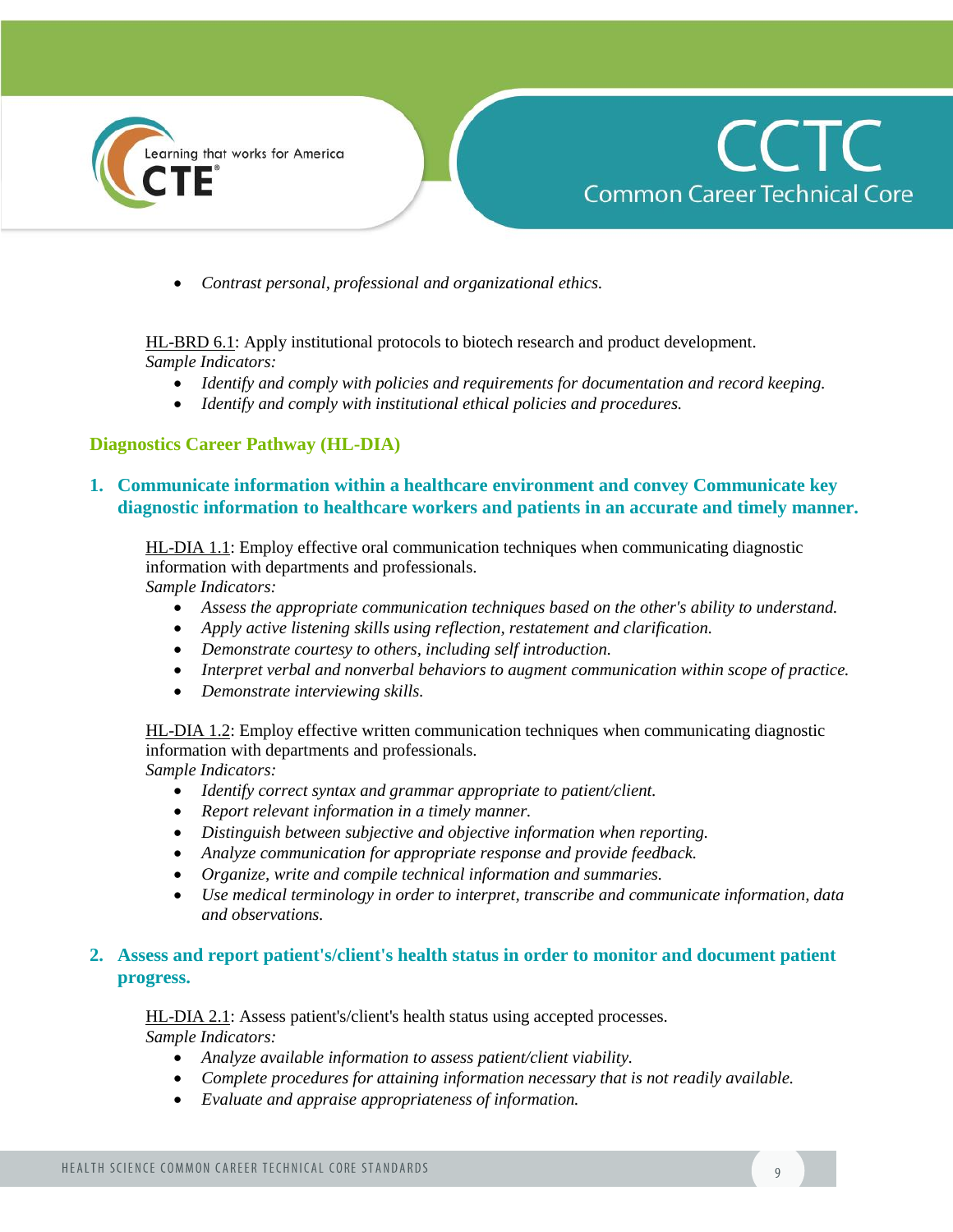

# **CCTC Common Career Technical Core**

- *Evaluate patient and other client response to treatment and/or procedure.*
- *Document results accurately and appropriately.*

## **3. Demonstrate the principles of body mechanics for positioning, transferring and transporting of patients/clients and perform them without injury to the patient/client or self.**

HL-DIA 3.1: Apply techniques for patient/client safety when positioning, transferring and transporting patients/clients.

*Sample Indicators:* 

- *Assess the patient/client status.*
- *Evaluate potential hazards to patient/client.*
- *Identify and employ appropriate transport methods.*
- *Identify and employ appropriate transfer methods.*
- *Assess correct positioning to accommodate patient/client status.*
- *Identify and employ effective and appropriate infection control procedures.*

HL-DIA 3.2: Use equipment for positioning, transferring and transporting patients/clients safely. *Sample Indicators:* 

- *Evaluate equipment for possible hazards.*
- *Employ appropriate equipment for transportation.*
- *Employ appropriate equipment for transfer.*
- *Assess and adjust equipment and modify techniques to accommodate patient/client status.*
- *Practice preventive measures for disease transmission during equipment use.*

#### **4. Explain procedures and goals to the patient/client accurately and effectively, using strategies to respond to questions and concerns.**

HL-DIA 4.1: Explain procedures and goals to the patient/client accurately and effectively. *Sample Indicators:* 

- *Assess ability of patient/client to comprehend.*
- *Interpret assessment and modify.*
- *Assess patient/client understanding.*
- *Employ strategies for interacting with and responding to patient/client questions and concerns.*
- *Apply strategies for interacting with and responding to patient/client questions and concerns.*

#### **5. Select, demonstrate and interpret diagnostic procedures.**

HL-DIA 5.1: Perform specific procedures to create diagnostic results. *Sample Indicators:* 

- *Recognize scope of practice to be employed.*
- *Perform procedure competently within scope of practice.*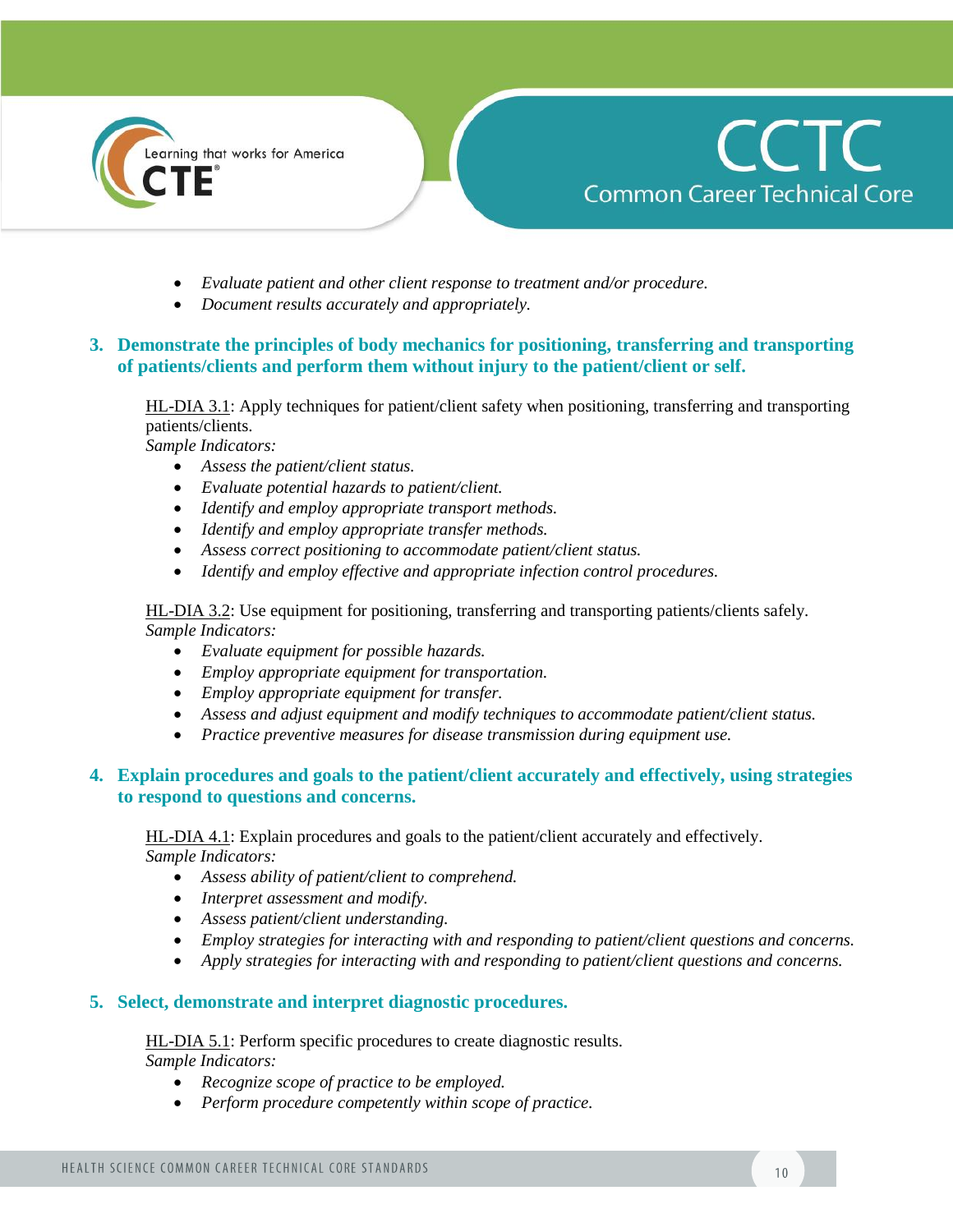



- *Perform procedure according to protocol.*
- *Assess and modify procedure, as required, within constraints of patient/client and personal safety.*

HL-DIA 5.2: Document diagnostic results. *Sample Indicators:* 

- *Summarize diagnostic results.*
- *Communicate diagnostic results to health care team.*

#### **Health Informatics Career Pathway (HL-HI)**

#### **1. Communicate health information accurately and within legal and regulatory guidelines, upholding the strictest standards of confidentiality.**

HL-HI 1.1: Employ techniques for effectively communicating health/medical information within legal/regulatory guidelines.

*Sample Indicators:* 

- *Manage the accuracy, effectiveness and timeliness of the transfer of information.*
- *Evaluate how legal and regulatory requirements apply to the transfer of information.*
- *Distinguish who in the organization needs information and when they need it.*

HL-HI 1.2: Employ techniques for confidentially communicating health/medical information in compliance with legal/regulatory guidelines.

*Sample Indicators:* 

- *Manage recorded information and other documents within protocols that ensure confidentiality and privacy.*
- *Communicate information ensuring confidentiality of content is maintained.*
- *Communicate information on a need-to-know basis for optimum patient/client outcomes.*

#### **2. Describe the content and diverse uses of health information.**

HL-HI 2.1: Employ techniques for abstracting and coding information from medical records and documents.

- *Interpret and extract information from medical records and documents.*
- *Assemble appropriate, accurate information including proper codes to record charges for reimbursement.*
- *Identify and apply accurate medical terminology.*
- *Analyze and determine the need for requesting further clarification when transcribing/transferring information that may be unclear.*
- *Assess and apply information for regulatory and legal purposes.*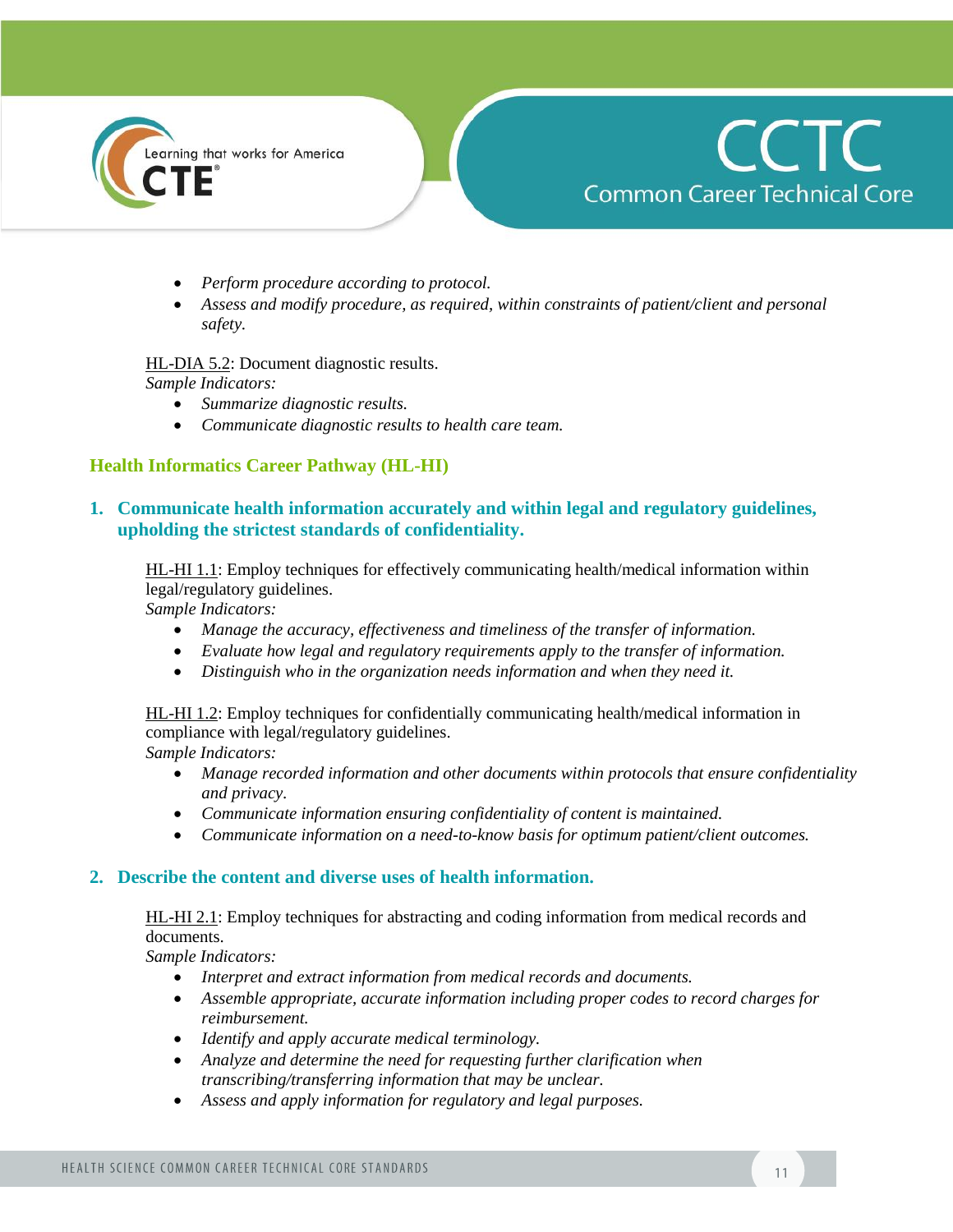



HL-HI 2.2: Apply principles for the development of functional information systems to design and implement effective processes.

*Sample Indicators:* 

- *Synthesize the information systems utilized by the organization.*
- *Assess how systems interact to facilitate the timely and accurate flow.*
- *Organize information within the parameters of the information systems.*
- *Integrate information for timely, accurate dissemination.*
- *Evaluate effectiveness of systems.*
- *Assess and recommend systems for improvement.*

HL-HI 2.3: Employ techniques for effectively documenting, communicating and maintaining health information within legal and regulatory guidelines.

*Sample Indicators:* 

- *Assemble and accurately document required information.*
- *Interpret information that has been collected.*
- *Differentiate the purposes and audiences for whom the information is collected.*
- *Prepare accurate documentation for various audiences within legal and regulatory requirements, as requested.*
- *Disseminate information to various audiences using systems and guidelines within the facility.*
- *Establish and maintain a records storage system within legal requirements and protocols.*
- *Assess and recommend procedures for improvement as necessary.*

#### **3. Demonstrate the use of systems used to capture, retrieve and maintain confidential health information from internal and external sources.**

HL-HI 3.1: Employ techniques for effectively documenting, communicating and maintaining health information within legal and regulatory guidelines.

*Sample Indicators:* 

- *Assemble and accurately document required information.*
- *Interpret information that has been collected.*
- *Differentiate the purposes and audiences for whom the information is collected.*
- *Prepare accurate documentation for various audiences within legal and regulatory requirements, as requested.*
- *Disseminate information to various audiences using systems and guidelines within the facility.*
- *Establish and maintain a records storage system within legal requirements and protocols.*
- *Assess and recommend procedures for improvement as necessary.*

HL-HI 3.2: Employ strategies for effectively and accurately operating a system used to capture, retrieve and maintain information from internal and external sources. *Sample Indicators:*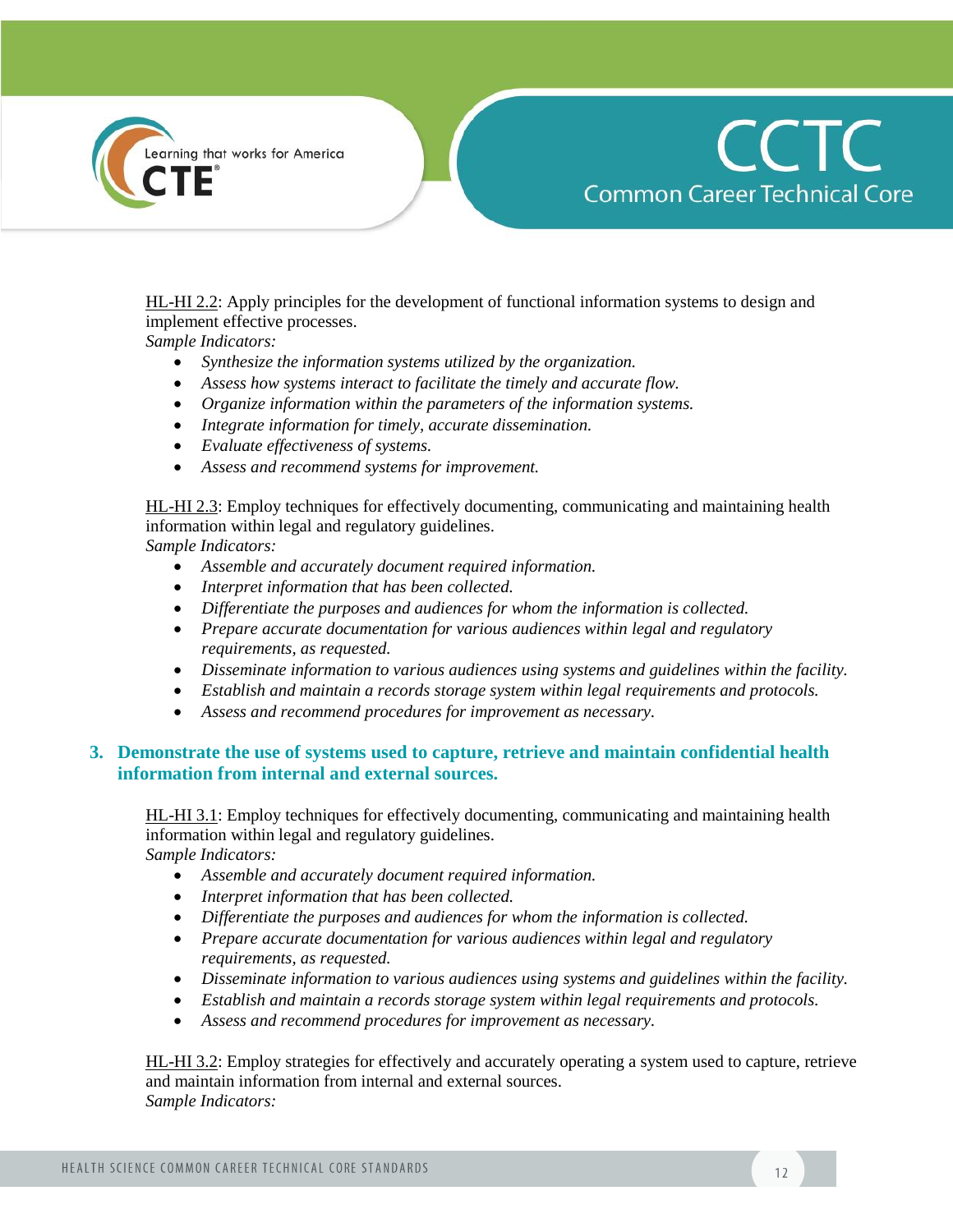

# **CCTC Common Career Technical Core**

- *Analyze the internal and external sources of information and resources available.*
- *Project outcomes as interconnected components of a modified health care system.*
- *Select the systems and sources of information necessary for the successful completion of the task.*
- *Participate in the design of operational systems and processes.*
- *Evaluate operational systems and processes for improvement.*

## **Support Services Career Pathway (HL-SUP)**

#### **1. Describe, differentiate and safely perform the responsibilities of healthcare support services roles.**

HL-SUP 1.1: Perform administrative tasks following established internal and external guidelines. *Sample Indicators:* 

- *Develop and implement departmental mission statement, goals, objectives and strategic plan.*
- *Develop and implement departmental policies, procedures and processes. Modify as required.*
- *Coordinate departmental activities with other departments, outside agencies and contractors, including event planning and logistics.*
- *Implement new and existing services specific to the working environment and responsibilities.*
- *Implement an employee recognition program.*

HL-SUP 1.2: Apply strategies to measure safety and improve quality of support services provided. *Sample Indicators:* 

- *Monitor patient/client and organizational expectations through satisfaction survey and measurement tools to assure adequacy of products, services and performance improvement as necessary.*
- *Provide support of standardization, consolidation and/or re-engineering processes.*
- *Evaluate cost effectiveness of alternative methodologies.*
- *Perform quality management activities.*

HL-SUP 1.3: Perform support service tasks following established guidelines.

- *Adhere to a code of ethics to ensure corporate compliance.*
- *Ensure compliance with legal, regulatory and accreditation standards or codes.*
- *Coordinate with environmental health agency to administer the hazardous materials management program.*
- *Coordinate with physicians, departmental directors/managers and outside agencies in the development of Emergency Preparedness Plans.*
- *Inspect buildings, facilities and grounds to ensure compliance with standards, regulations and codes.*
- *Evaluate work of staff to ensure compliance with applicable safety and building regulations.*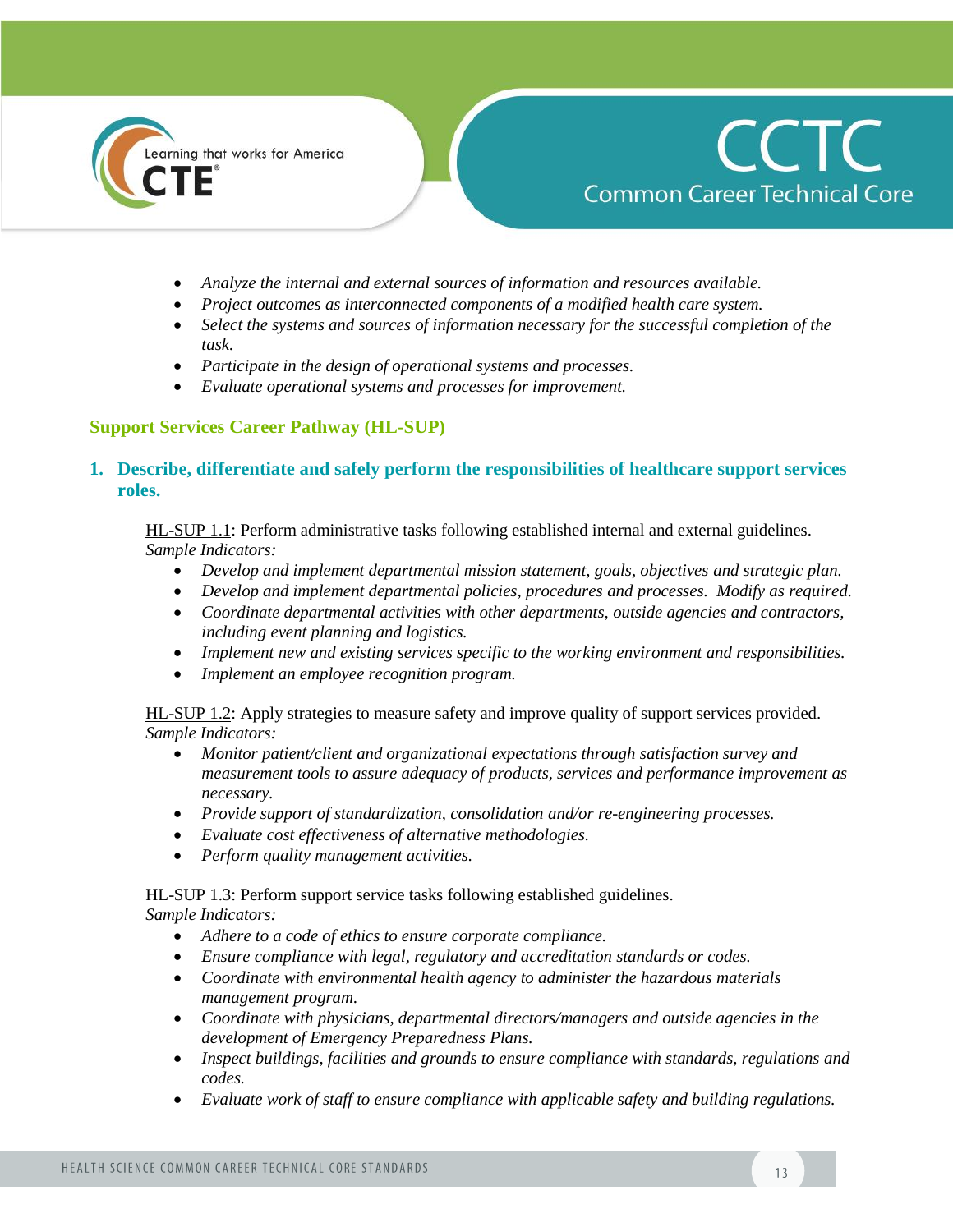



## **2. Demonstrate work practices that maintain a clean and healthy healthcare facility to reduce or eliminate pathogenic organisms.**

HL-SUP 2.1: Perform cleaning and decontamination tasks using best practices for eliminating pathogenic organisms.

*Sample Indicators:* 

- *Demonstrate various decontamination techniques and procedures.*
- *Demonstrate knowledge of standard precaution guidelines.*
- *Select procedures and precautions to be followed when using chemicals.*
- *Demonstrate techniques for mechanical and manual cleaning procedures.*
- *Evaluate potential causes and methods of transmitting infection.*
- *Integrate infection control standards with relevant activities and procedures.*

HL-SUP 2.2: Employ best safety practices for handling hazardous materials and managing waste. *Sample Indicators:* 

- *Develop, implement and monitor hazardous waste disposal and recycling policies and procedures in accordance with regulatory requirements.*
- *Assess and monitor the operations of a waste management program, including recycling and reduction of regulated medical, solid, hazardous chemical and radioactive and biological waste materials.*
- *Develop systems and procedures that minimize customer cost of ordering, storing and using supplies, services and equipment.*
- *Develop and implement a plan to safely handle, package, store and dispose of waste in accordance with federal, state and local regulations.*

HL-SUP 2.3: Employ best safety practices for handling and storing a variety of materials common to the health services environment.

*Sample Indicators:* 

- *Demonstrate process and environmental requirements for proper handling and storage of sterile and non-sterile items.*
- *Demonstrate appropriate inventory control and distribution systems.*
- *Describe and implement a program to purchase materials, supplies and capital equipment within allocated resources.*
- *Evaluate the effectiveness of optimal material flow and layout.*
- *Recommend policies and procedures to monitor distribution, consumption and pilferage of materials.*
- *Provide adequate space to meet standards of storage.*

#### **3. Follow established internal and external guidelines in order to provide high-quality, effective support services in the healthcare facility.**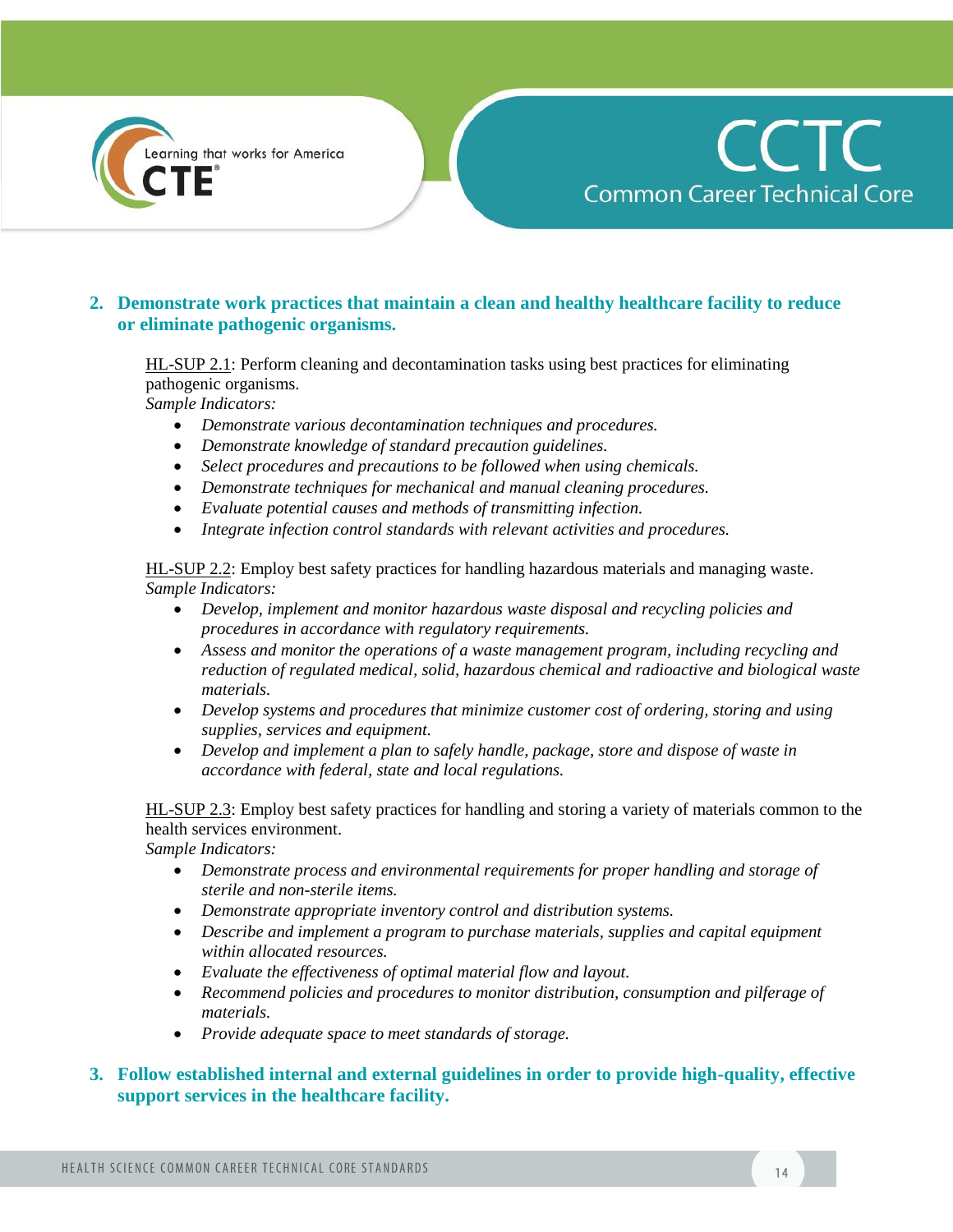



HL-SUP 3.1: *Sample Indicators:* 

• None available at this time

#### **4. Maximize available resources for proper care and use of healthcare equipment and materials.**

HL-SUP 4.1: Utilize financial information and data to make appropriate decisions regarding purchase and maintenance of equipment and materials.

*Sample Indicators:* 

- *Implement and evaluate purchasing processes and agreements.*
- *Evaluate audit activities, including the review of discrepancies, purchase orders and invoices.*
- *Assess cost benefits that support best product recommendations.*
- *Explain competitive pricing, terms and service levels.*
- *Identify opportunities for reduction in resource consumption.*
- *Identify inventory reduction targets and implement to achieve targets.*

HL-SUP 4.2: Employ organizational protocols when making decisions about the use and maintenance of equipment.

*Sample Indicators:* 

- *Review capital purchasing processes.*
- *Assess procedures and processes for the selection, acquisition, distribution and maintenance of equipment.*
- *Implement written instructions for the equipment manufacturer's operations manual and departmental policies and procedures.*
- *Design a preventive maintenance (PM) process for buildings, equipment, parts, supplies and utilities as appropriate.*
- *Develop and implement equipment systems training programs for maintenance staff and user groups.*

HL-SUP 4.3: Implement principles and organizational protocols when acquiring and distributing equipment and materials.

- *Assess and implement purchasing and procurement techniques that improve the overall supply chain.*
- *Analyze timely order placement and supplier performance and continuously review for effectiveness.*
- *Assess a supplier's performance standards program.*
- *Organize catalogs, price lists, inventory records, purchase order files and product/supplier files, ensuring that they are updated and current.*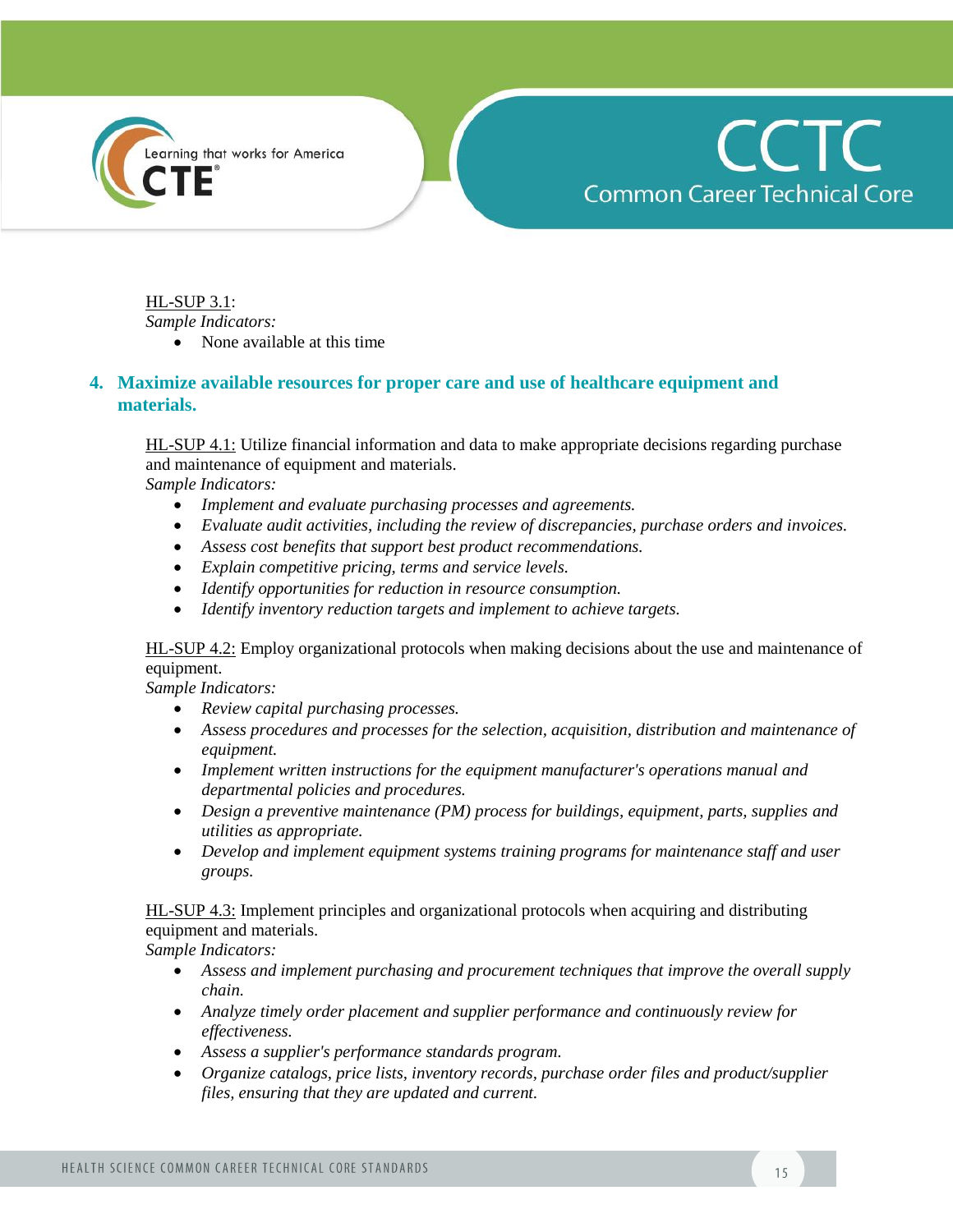



- *Assess and offer recommendations to departments requiring assistance in resource allocation.*
- *Assess the integration of resource functions.*
- *Evaluate distribution strategies and systems to ensure optimal materials flow.*
- *Maintain adequate quantities of supplies, equipment, instruments and medical devices.*

## **5. Implement healthcare facility standards in order to maintain high-quality healthcare facilities.**

HL-SUP 5.1: Employ strategies to establish, maintain and improve the presentation of the facility's physical environment.

*Sample Indicators:*

- *Implement and participate in a comprehensive training and education program on safety, infection control, hazardous materials and new equipment use.*
- *Analyze labor distribution for projects and operations.*
- *Review and evaluate reporting mechanisms for departmental functions.*
- *Communicate with other departments on selection of facility finishes and furnishings following appropriate safety codes.*
- *Review and participate in the development of design and construction plans.*
- *Analyze the therapeutic and functional aspects of color décor and furnishing.*
- *Maintain facility accessibility as a clutter-free environment.*
- *Evaluate repair status of facility and report recommendations as appropriate.*
- *Organize, deliver and present products and services in a quality manner.*

#### **Therapeutic Services Career Pathway (HL-THR)**

## **1. Utilize communication strategies to answer patient/client questions and concerns on planned procedures and goals.**

HL-THR 1.1: Employ effective oral communication techniques when responding to patient questions and concerns.

*Sample Indicators:* 

- *Assess patients/clients' understanding of the information provided.*
- *Demonstrate empathy for patients/clients.*
- *Construct communication appropriate to the needs of the patient/client and the situation.*

## HL-THR 1.2: Employ effective written communication techniques when responding to patient questions and concerns.

- *Develop clearly written patient/client information and instructions.*
- *Keep written records as appropriate within facility policies and protocols.*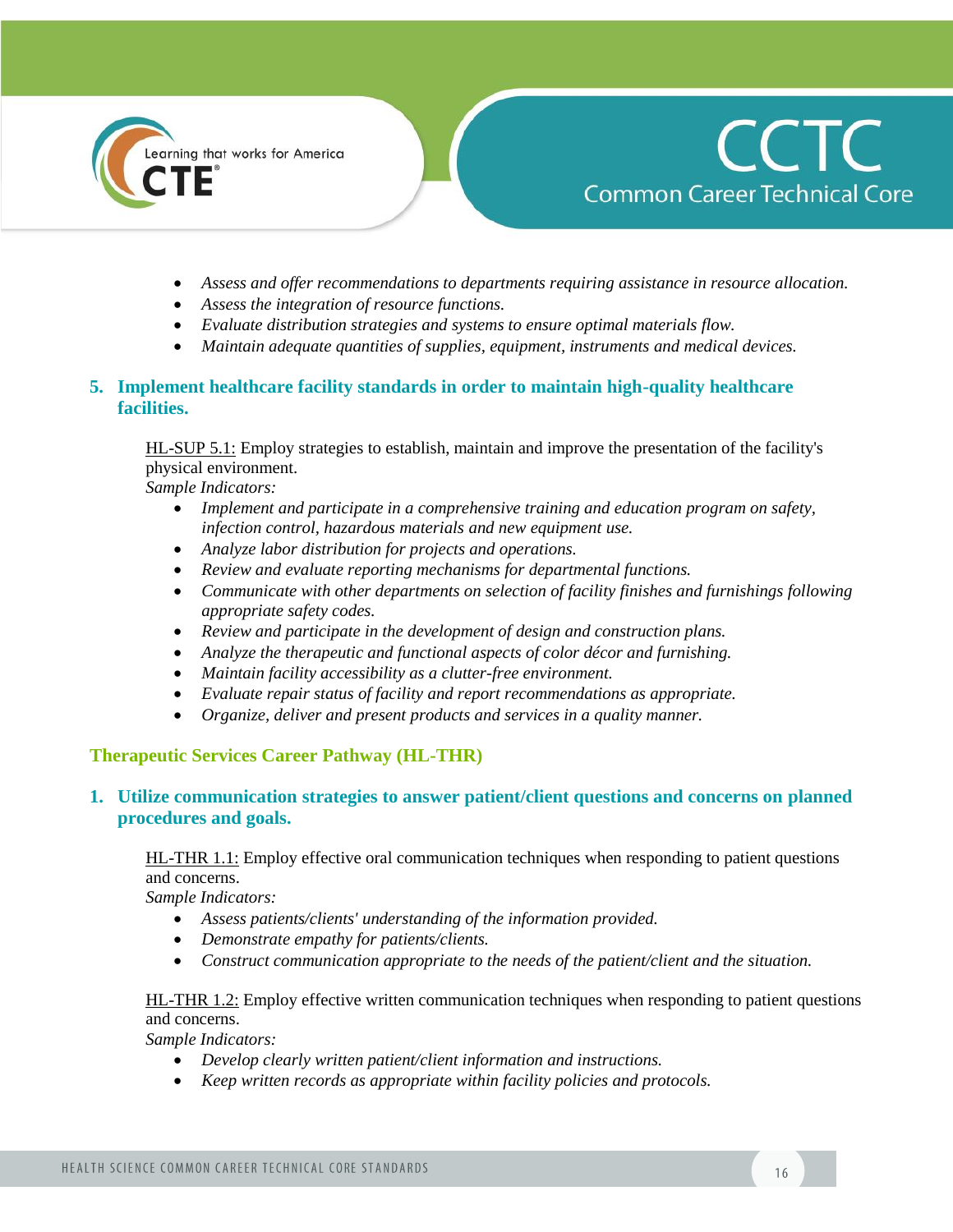

# **2. Communicate patient/client information among healthcare team members to facilitate a team approach to patient care.**

HL-THR 2.1: Utilize facility protocol and regulatory guidelines for collecting patient/client health care needs, strengths and problems.

*Sample Indicators:* 

- *Monitor and identify patient/client health care needs, strengths and problems.*
- *Select appropriate tools for information to be collected.*
- *Format and develop collected information.*
- *Maintain confidentiality according to facility protocol.*

HL-THR 2.2: Analyze team interactions that identify effective patterns of communication among team members.

*Sample Indicators:* 

- *Distinguish appropriate role and responsibilities of each team member.*
- *Respect and value the expertise and contributions of all team members.*
- *Evaluate relevancy of information to be conveyed.*
- *Formulate and report information in a way that is clear and concise.*

## **3. Utilize processes for assessing, monitoring and reporting patient's/clients' health status to the treatment team within protocol and scope of practice.**

HL-THR 3.1: Monitor patient/client using protocols for assessing, monitoring and reporting health status.

*Sample Indicators:* 

- *Analyze and assess patient/client response.*
- *Assess need for follow-up and alternative care to treatment plan.*
- *Respond to patient/client health changes as prescribed by facility protocol.*
- *Evaluate patient/client response to administered treatments and procedures.*

HL-THR 3.2: Utilize strategies that support patient/client goals when developing treatment plans. *Sample Indicators:* 

- *Create a treatment plan using a problem-solving model, incorporating patient/client input.*
- *Select appropriate resources to implement treatment plan.*
- *Evaluate the plan for appropriate outcomes and intervention opportunities.*

HL-THR 3.3: Implement treatment plans that adhere to facility protocols, regulatory guidelines and scope of practice.

*Sample Indicators:* 

*Evaluate priorities in order to organize work.*